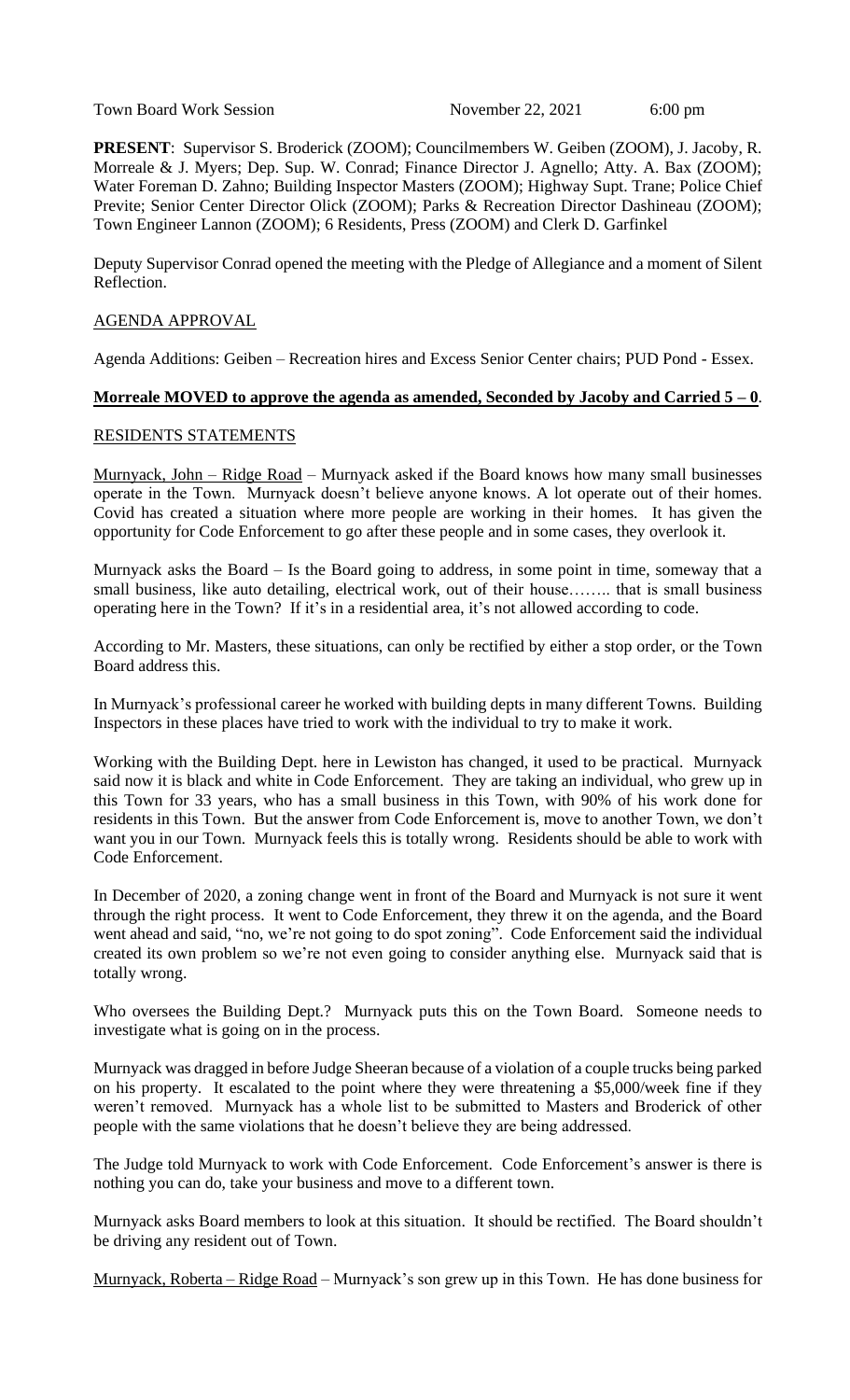many residents in Town.

He worked in the park in the Village. He had a very decent, very good bid that he submitted, but apparently it was too low for the Board. They wanted higher bids. Why?

Murnyack's son has a business. He lost \$7,000 on the piece of property because the code would not justify his business on that piece. He was told by a Board member, who refuses to admit that he said it, to look up on Route 31. Which he did. He bought a piece of property and is now being told by the Code that he can't do anything on this piece of property, move to another Town.

There are other individuals running the same type of business, with the same type of equipment on their personal property. Murnyack does not understand this. She feels like this is discrimination against the name Murnyack.

Lyle, Steve – Lower River Road – Lyle thanked Councilman Jacoby for his service and dedication to the Town. He has always taken the job seriously, paid attention, attended committee meetings.

#### DEPARTMENT HEAD STATEMENT

Attorney Bax circulated a resolution regarding The Patios at Essex Ridge. There is a request for a minor change in the depth of the drainage pond. It also has a contingency of its approval and would require the HOA perpetual maintenance thereof. This takes it off of the Town's hands. Bax would suggest the Board move on this tonight.

Morreale questioned #1 which states – "Developer to provide documentation to the Town demonstrating the homeowner's association's will forever and into perpetuity be required to mow and maintain the shallower portions and/or dry portions of the revised pond area".

Morreale questioned, who will take care of the lower area when it is loaded with debris? It is Lannon's understanding that the entire pond will be maintained by the HOA. The pond itself remains the same footprint, same size, same location, it is just shallower in a larger area than what was originally proposed and approved.

Morreale questions what this Resolution means; the Town has no liability for cleaning, mowing or anything? Lannon said that is his understanding.

Broderick said no, the dry area will be mowed and maintained by the HOA. The original agreement with a stormwater district will be in effect. Broderick has gone back and forth and understands Highway Superintendent Trane is not happy with this.

There will be monies set aside in an account that if that pond ever needed service, other than the mowing in the dry areas the actual retention area would need to be taken out of those funds.

Morreale said then the Town is liable? Broderick said yes, to the original agreement that went through, this is a modification that there will be a dry area, and a wet area. They will maintain the dry area and the Stormwater District will be required to take care of the rest, which will be overseen by the Town.

Geiben understands the HOA will take care of the circumference and the stormwater drainage area. It doesn't mean the Town has to do it; the Town can contract out. Broderick said yes.

Morreale recalls past conversations that the Town is trying to get out of the pond business and not burden the Highway Department.

Trane asked if this will not set a precedence for a Stormwater District? Where is there any information or documentation of the District? Is there documentation to be submitted to the Town? How come none of that has been provided?

Trane received the resolution when he entering Town Hall tonight. He heard about it but was never given a copy. With the lack of paperwork and information Trane requests the Board table this.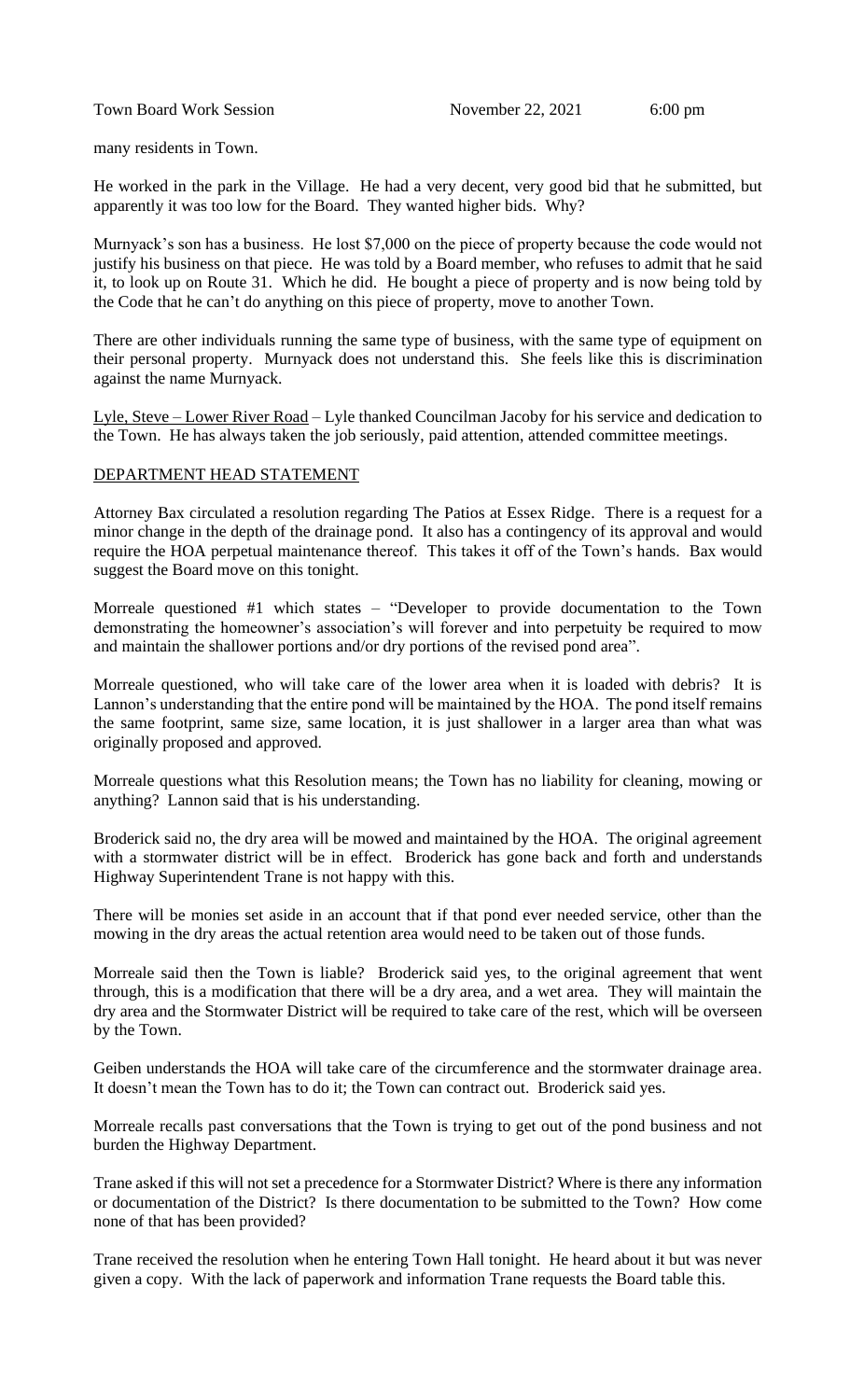Jacoby said the Board gets these things at the last minute, and this seems to be at least mildly controversial. Jacoby asked if there is urgency to this.

Lannon said the developer has expressed an interest in resuming work on finishing the construction of the pond. That is the only urgency.

Morreale said the Highway Superintendent would like us to wait and feels this could be tabled for two weeks so Trane could have his questions answered.

Trane said at the last meeting he was told it would be addressed later, and it never was. Broderick said this has been discussed since the last meeting.

Michael Metzger, Metzger Civil Engineering and Phil Nanula, owner of Essex Homes were present.

Metzger said the questions regarding the maintenance of the pond has been kicking around for a bit. As a refresher, during the original approval of the project, there was a lot of discussion on this. A determination was made at that time that the pond maintenance would be taken care of through the establishment of a Special Drainage District.

It was part of the approval resolution of the Board when the project was approved. It was very clear that the maintenance was going to be by the Town. It does not have to be the forces on the Highway Dept. It could be handled through a private contractor through the drainage district.

Within the last six-months, the concern about the actual mowing of the green area adjacent to the pond was discussed. Once the determination was made, when the project was approved, other things that were dependent on that decision went into place.

A Homeowners Association (HOA), was created and approved by the State Attorney General's Office and put into place. To make any changes to the HOA would be extremely difficult.

Having said that, there are provisions within the HOA that allow for mowing of land that is part of the common area. In discussion with Nanula he feels comfortable along with his Attorney that there would be the ability for the HOA to take care of that aspect of the pond maintenance.

Other aspects of the pond maintenance, based on the approval condition, the drainage district would be established for the pond maintenance and other forms of maintenance. That has always been the understanding and the HOA was set up for this to happen.

The developer will agree to take care of the mowing portion of this provided the rest of the maintenance follows suite with what was previously agreed upon and made a part of the approval of the project.

Morreale asked, if construction starts, three homes sell and two or three years go by and the pond needs to be cleaned and there is not enough money to clean it?

Phil Nanula said that can't happen. Through the condo status that was granted by the Attorney General stipulates 15% of the project needs to be under contract in order to close on the first home. Approximately 14 units would need to be sold/under contract in order to deem the project effective.

Nanula feels there are two issues. One – maintenance – Nanula was informed of the concern and said that he could cover the mowing within the circumference of the common area maintenance. The

Stormwater Management District is all throughout and the declarations are approved by the State Attorney General. Because that is what was dictated within the approval of the project. The second issue is the modification of the pond itself.

Trane said the Stormwater District was unknown to the Town, this will set precedence. Correct?

There has been no information on this and Trane has seen nothing. Trane asked if the pond size needs to be readdressed with the Attorney General. Nanula said no.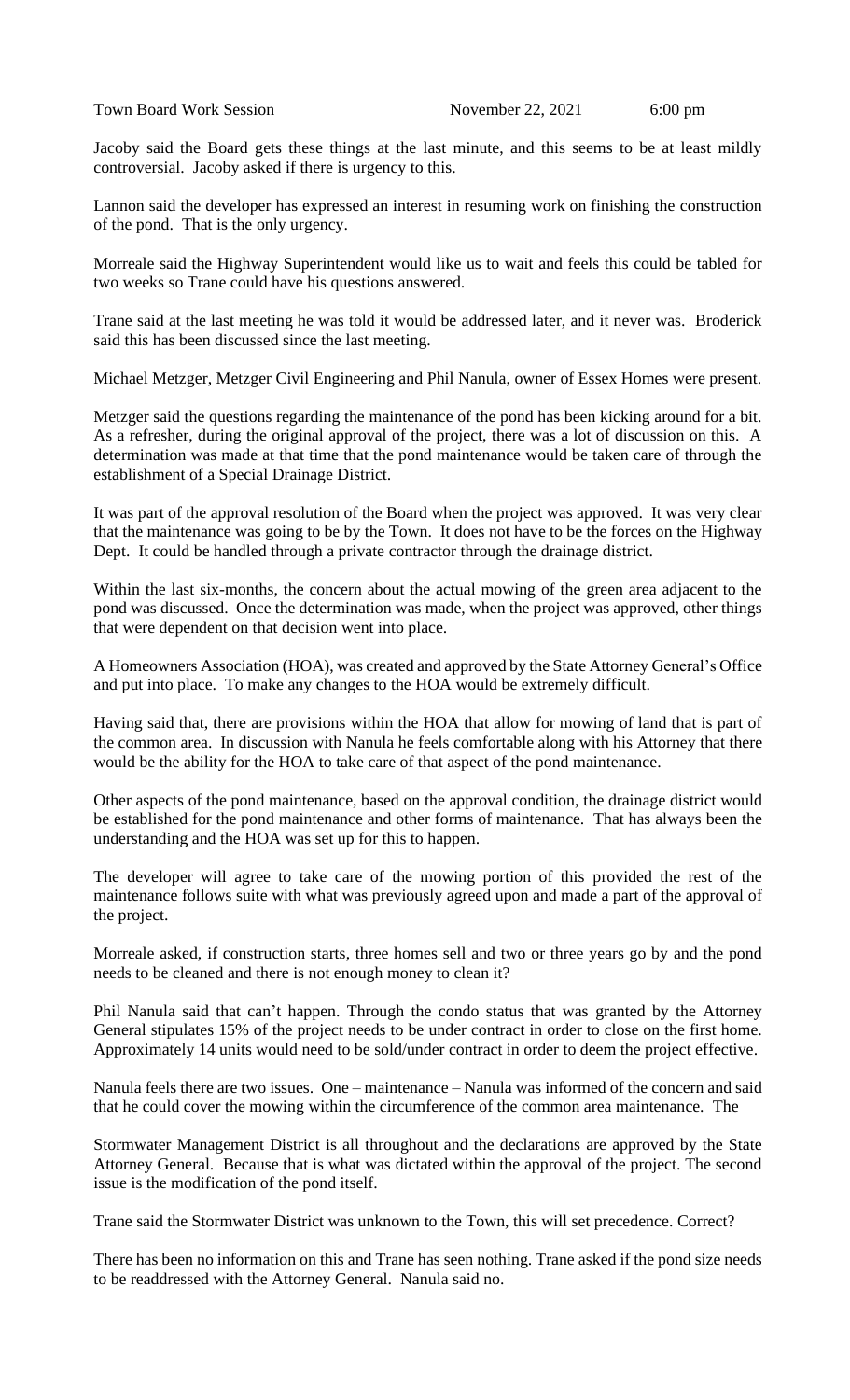Town Board Work Session November 22, 2021 6:00 pm

Trane asked why the maintenance of the pond would need to be? Metzger said that is in the document. The document states pursuant to Town approve that there be a stormwater district.

Trane said the Town has not approved the ponds yet, the depth or the change of it. This is the time to make a move. This has to be on the Town's approval.

Until it's figured out, Trane wants the Board to look at this and how it may set a precedence with the Stormwater District. Trane feels the Board should table this until all documentation is received. The Town will end up eating this because the developer doesn't want it.

Metzger and Nanula said that is not accurate. The documents were all dictated by both Planning Board and Town Board approvals. This was at the Town level.

Nanula said a request came to his company asking can you assist us in the maintenance. Under common area maintenance this can be included without having to go back and redo documentation to the Attorney General.

In regards to the pond design, during construction bedrock was hit. In the development of any projects there are always things that arise that require modifications. This is one.

The Town Engineer reviewed the engineer design, and believes they are in agreement. That is the issue that was thought to be on the agenda. The Stormwater Management District does not need to be addressed.

Trane said under common law the pond is included, the whole pond. Nanula said yes, the pond and the Stormwater District. Trane said the HMO can take care of that. The whole thing should be included.

Nanula said in the document there are stipulations of all these conditions and there is nothing in the budget or the HOA that was pre-approved and submitted based on the cost that needs to be maintained in the project based on the method it was approved. This was an issue directed to the developer, not requested by the developer.

Metzger said that during the approval process there was discussion on how the maintenance was going to be handle for the stormwater ponds. Metzger said as the developer they do not care. It could be through a special district or the HOA, but a decision needs to be made.

To unravel everything to have to do with the HOA would just be an absolute nightmare, and unfair.

Trane asked instead of the homeowners paying the HOA, to maintain the pond, they will pay the Town. Metzger said it will be charged in their taxes. Trane asked what is the reason behind the Town receiving the fund, instead of the HOA?

Nanula said the HOA is a living breathing document that is filed with the State Attorney General. It took a year to get approved. Only residents in this development will pay the cost associated with the Stormwater District. What is the concern if it gets charged in their taxes or the Association?

Jacoby feels Nanula and Metzger are both the victims, not of this situation, but of – this happens all too often with relatively complex matters. It is not complex for Nanula and Metzger, they deal with this over and over. The Board got this today and are being asked to vote on it.

Nanula was surprised it was given today, he thought it was to be discussed at the last meeting.

Jacoby said it is not concrete enough, in his mind, to vote on this tonight. Jacoby would like to have Trane say he is satisfied.

Nanula asked – it was his understanding they were present tonight for the minor modification to the pond. The stormwater district has already been approved. Nanula has no understanding as to why this is being discussed.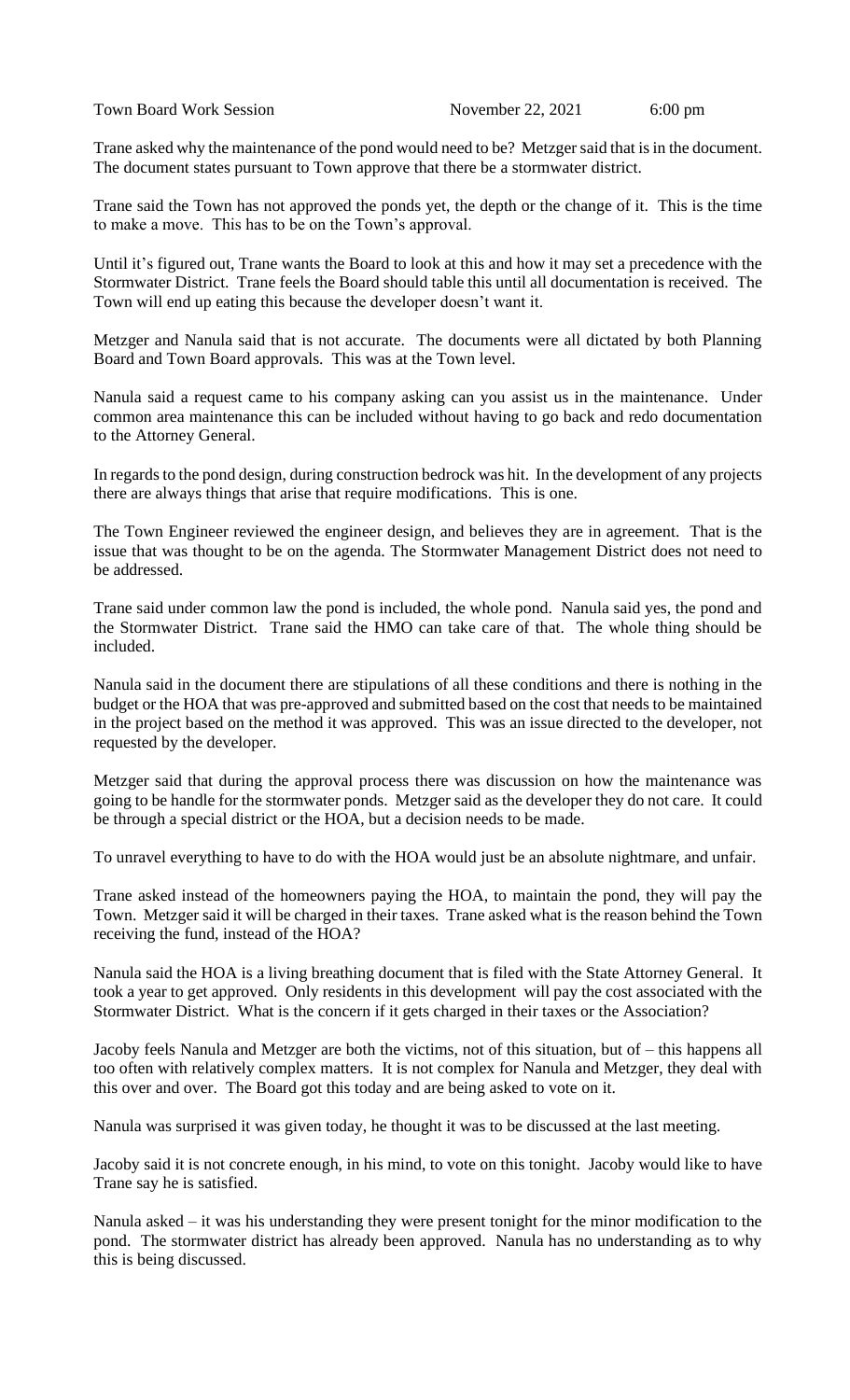It is not uncommon in site development work that you need to look at variations that occur, based on underground conditions. The engineers worked together to create a solution.

If this is not resolved tonight, the developer is working up against weather. This needs to be done as a condition of the Site completion and road dedication.

The road was paved in May, 2021 and there are interested parties for homes.

Conrad said the only item on the agenda is the minor adjustment to the pond itself.

Geiben understands Trane is very concerned about the responsibility that these drainage ponds have on the Town Highway / Drainage Dept. This particular arrangement seems to protect the Town's interest. The HOA will take care of the circumference of the pond, all shallow areas, grass trimming and weeds, the heavy part of the pond and changing of the filter. That takes it off the Town.

This is a very good working agreement and designed to protect the Town.

Broderick agrees. This is how the PUD was approved originally. If we were starting from scratch Broderick doesn't believe it would be done this way, we didn't have the history we have now.

The district was approved and that is how it was always intended to be. It would not be fair, after a major investment, to turn around and change this midstream.

Lannon said the discussion about the Stormwater District and the approval of that prior is separate and distinct from the pond. It would be the same discussion if the pond went in as originally proposed, or proposed with a minor modification. They are two separate issues.

There will be maintenance of the pond as previously approved configuration, or the proposed configuration.

Bax asks Lannon if it is his position with the revenue raised, there will be enough money for repairs? Lannon said the fees need to be established, but that is the intent. Collect revenue from each lot.

Trane said once this is approved, the Town will have no teeth to change any of the water districts. This is the only negotiating tool. Once the Board approves this, the Town is done, we are stuck with the stormwater district. Trane asked Bax if that is correct.

Bax said once you change the depth in the pond, or in the way the Town collects the fees?

Trane said the PUD in front of the Board tonight.

This was being addressed by Attorney Seaman, therefore Bax apologizes for not being up on this entirely. Bax's understanding on the stormwater district is it would be its own separate taxing entity. The lots that are identified in the district would share in the cost of the maintenance.

Trane is concerned with once this change in the pond is accepted, the Town can't make any more changes, can it?

Bax believes the only change being requested is the depth of one section of the pond.

Morreale asked if the minor adjustment can be approved without number 1. Which reads: Developer to provide documentation to the Town demonstrating the Home Owner's Association's will forever and into perpetuity be required to mow and maintain the shallower portions and/or dry portions of the revised pond area.

Broderick said this has already been approved. Trane's looking at it as it is a loop-hole to get out of this. This decision was approved in 2018. Trane is now saying let's change it, let's get rid of it.

Bax asked Trane, when you say loop-hole – because the developer is now requiring a modification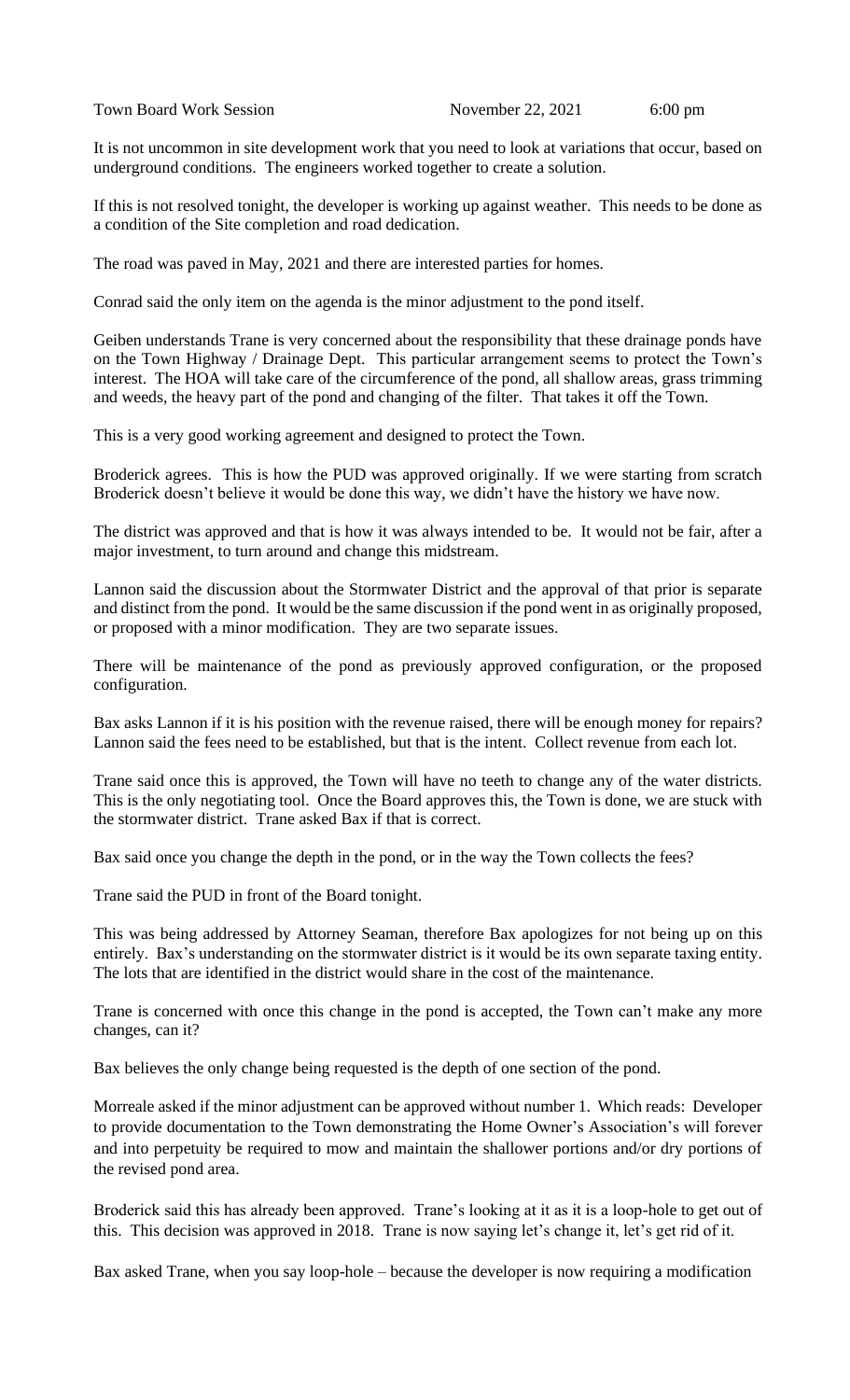to the PUD, that we can now change the rules of the game. Trane said yes. He was against it back then and is against it now.

Nanula said he is not here to challenge the PUD but have an engineering revision to a structure. This has nothing to do with opening up the gate to change the PUD. The PUD approval is done.

This is a very minor creation of management of circumference of space with water modification.

Jacoby asked Bax if the Board approves this PUD Minor Adjustment tonight does it in anyway modify the drainage district that is in effect right now? Bax's opinion is it will not impact the drainage district as established previously, and approved.

Geiben said he is comfortable with the Resolution. It does not totally resolve the issue Trane has concerns about but it does on this particular PUD.

# **Broderick MOVED to approve the following Resolution, Seconded by Geiben**

**WHEREAS**, the Town of Lewiston approved a Planned Unit Development ("PUD") project in 2018 known as Escarpment Estates and currently known as The Patios at Essex Ridge; and

**WHEREAS**, the developer of the PUD project is in the process of Phase I construction; and

**WHEREAS**, the developer had previously submitted requests for minor adjustments to the PUD plan, which were approved by Resolution of the Town Board, and

**WHEREAS**, the developer has now submitted a request for an additional minor adjustment to the PUD plan stating the need for said adjustments were discovered during the development of the project, specifically during the excavation of the pond; and

**WHEREAS**, the developer requests an adjustment to the north pond at the Patios at Essex Ridge site so that they may reduce the depth of the pond and therefore minimize the excavation of rock that is necessary, and

**WHEREAS,** GHD, the Town's Engineer consultants, have confirmed that the basic geometry of the pond will remain the same, the footprint of the pond will remain the same, and the resulting pond will fully comply with the state's storm water requirements, and

**WHEREAS,** the resulting pond will result in a shallower depth of excavation such that certain portions of the excavation will remain dry and subject to vegetation growth, and

**WHEREAS,** the developer has confirmed that any mowing and or maintenance of the resulting shallower portions and/or dry portions of the resulting pond will forever and into perpetuity be mowed and maintained by the home owner's association associated with the development, and

**WHEREAS**, the developer's submissions and statements before this Board have been fully considered; and

**WHEREAS**, the Town Building Inspector, Highway Superintendent, and Engineer have reviewed the request for a minor adjustment and have no objections to the developer's request,

**NOW, THEREFORE, IT IS HEREBY RESOLVED**, that the Town Board of the Town of Lewiston hereby finds that the requested adjustment is minor in nature, is needed in light of engineering and technical considerations discovered during anticipated development; and be it further **RESOLVED**, that the developer's request to reduce depth of the north pond at the Patios at Essex Ridge, in accordance with the plans submitted to the Town in conjunction with this request, is hereby approved as a minor modification to the PUD, conditioned on the following:

1) Developer to provide documentation to the Town demonstrating the home owner's association's will forever and into perpetuity be required to mow and maintain the shallower portions and/or dry portions of the revised pond area, and

2) The submission of such documentation will be subject to review and approval of the Town Attorney, and

3) Such review and approval to occur and be documented prior to issuance of any certificate of occupancy for the development.

# **Carried 5 – 0**.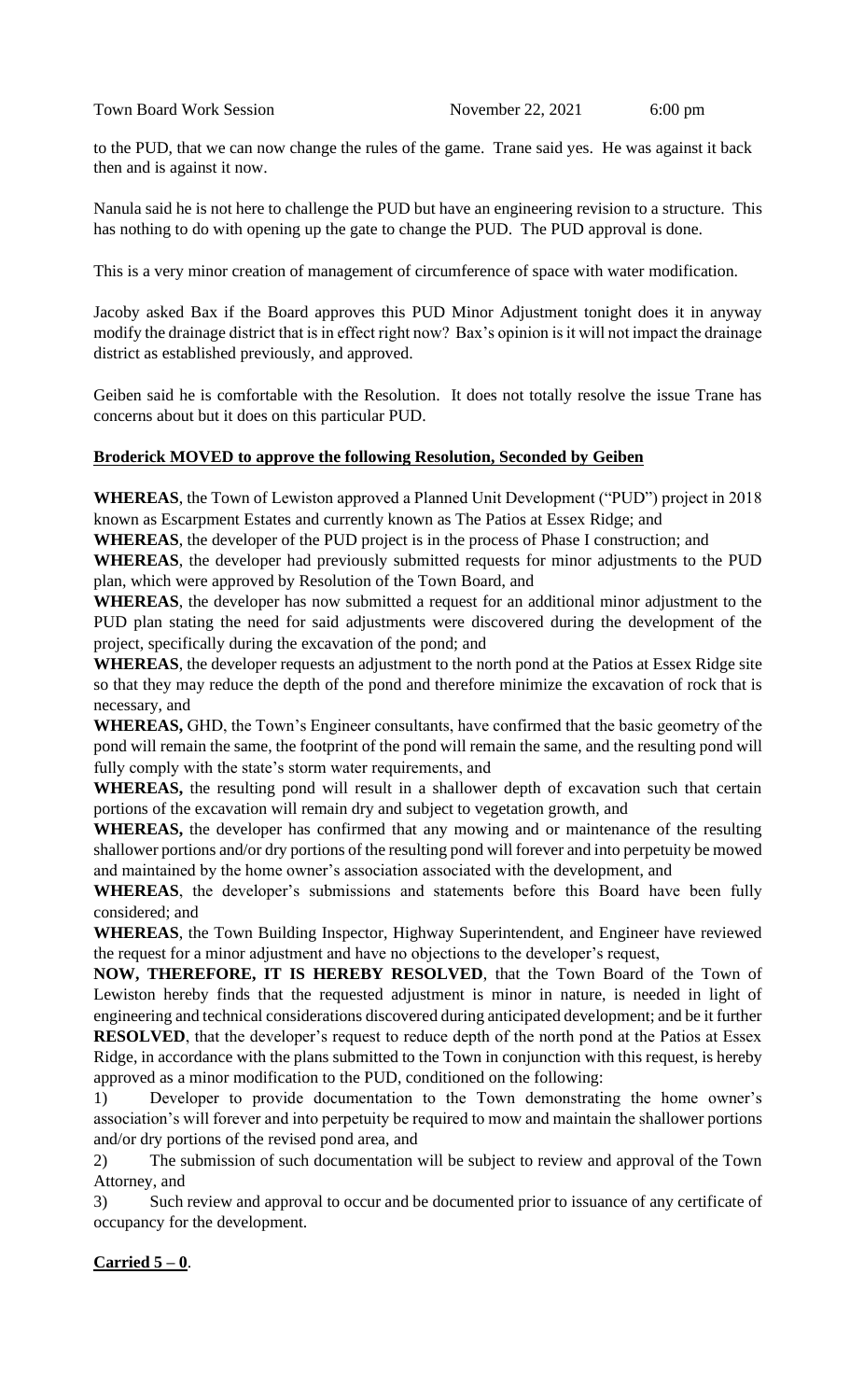#### APPROVAL OF MEETING MINUTES – None presented for approval

#### AUDIT PAYMENT

## **Myers MOVED to approve the Regular Abstract of Claims numbered 21-02981 to 21-03150 and recommend payment in the amount of \$1,186,059.25, plus a Post-Audit in the amount of \$14,109.66, Seconded by Jacoby and Carried 5 – 0**.

PENDING / OLD BUSINESS – None

#### NEW BUSINESS – None

#### SUPERVISOR BRODERICK

Upper Mountain Fire Company – Roster addition / removal

### **Geiben MOVED to remove Leven, Dan from Upper Mountain Fire Co. roster, Seconded by Morreale and Carried 5 – 0**.

#### **Geiben MOVED to add Berak, Carl – Annover Drive and Heikoop, Caleb – Country Club Trail to the Upper Mountain Fire Co. roster, Seconded by Myers and Carried 5 – 0**.

Sewer Refund – Empson – Calkins Road

#### **Morreale MOVED to approve the sewer refund for Empson – Calkins Road in the amount of**   $$56.44$ , Seconded by Jacoby and Carried  $5 - 0$ .

Engineering – Lannon

The railroad crossing to complete the Waterline project should be finished by November  $29<sup>th</sup>$ .

A draft of the Park Pavilion Project should be completed and ready for review within the next week.

Final touches being done on Lewiston Town Wide Drainage district. Hopes to present next meeting.

Finance

Agnello requests approval of the following budget revisions:

Transfer \$5,000 from Parks Personnel - B00-7110-0100-0000 to Parks Contractual - B00-7110-0400- 0000, to cover contractual expenses.

Transfer a total of \$9,500 with \$5,200 from Highway Insurance - DB0-1910-0400-0000 and \$4,300 from Highway State Retirement - DB0-9010-0800-0000, to Highway Gasoline and Diesel - DB0- 5110-0400-3510, to cover fuel expenses.

#### **Geiben MOVED for approval as printed, Seconded by Jacoby and Carried 5 – 0**.

#### COUNCILMAN GIEBEN

The Senior Center chairs that were needed, have been ordered and delivered. There are excess chairs that need to be put on Auctions International. Olick said there are approximately 225 old chairs.

Dashineau would like to take a look at them, for the Ice Rink, prior to auctioning off. Myers also would like to reach-out to the Non-for-Profit organizations.

#### **Geiben MOVED to declare the Senior Center banquet chairs excess, with amount to be determined by Senior Center Director Olick, Seconded by Morreale and Carried 5 – 0**.

#### **Geiben MOVED to place the excess Senior Center banquet chairs, with amount to be**